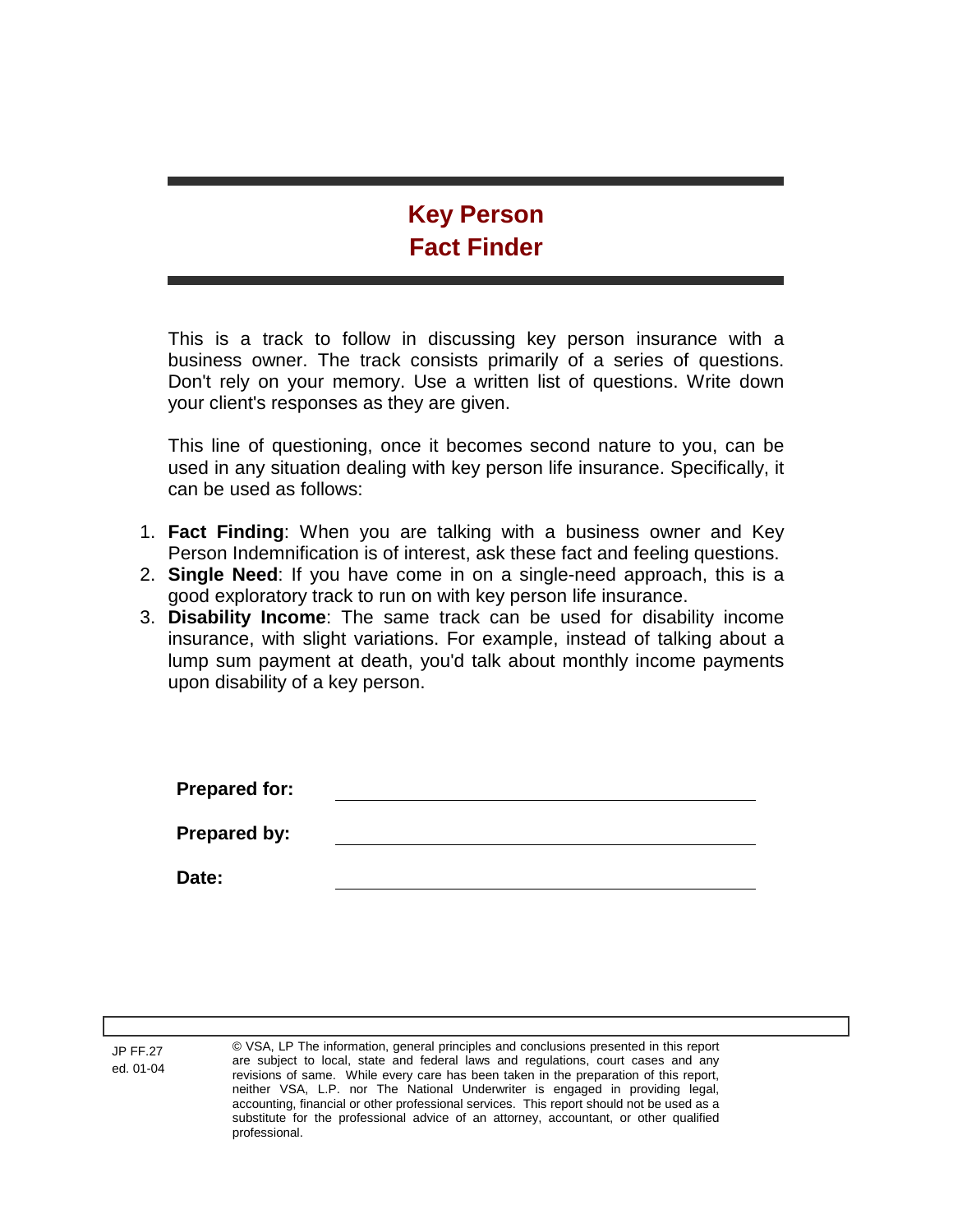"...Besides you, Business Owner, are there other key people—people whose death or long-term disability would have a substantial impact on profits?"

"...Who are they?" (You're looking for names and functions. Make notes of this information.)

"...Am I right in assuming that you're the main cause of profitability...the primary key person?" (The responses from here to the end assume that the owner has responded "yes" to this question. Adjust the following as appropriate if the response was different.)

"...Are any of your key people insured as key people?" (Assume no.)

"...What do you think would probably happen to your firm's normal operations and profitability if you had died last night?"

"...How much lost income and added expense would this be over a year's time if you had died last night?"

"...How would that impact your business and family?"

"... What would you want to see happen at your death regarding the business, its profitability, its survival, and your family's welfare?"

© VSA, LP JP FF.27 ed. 01-04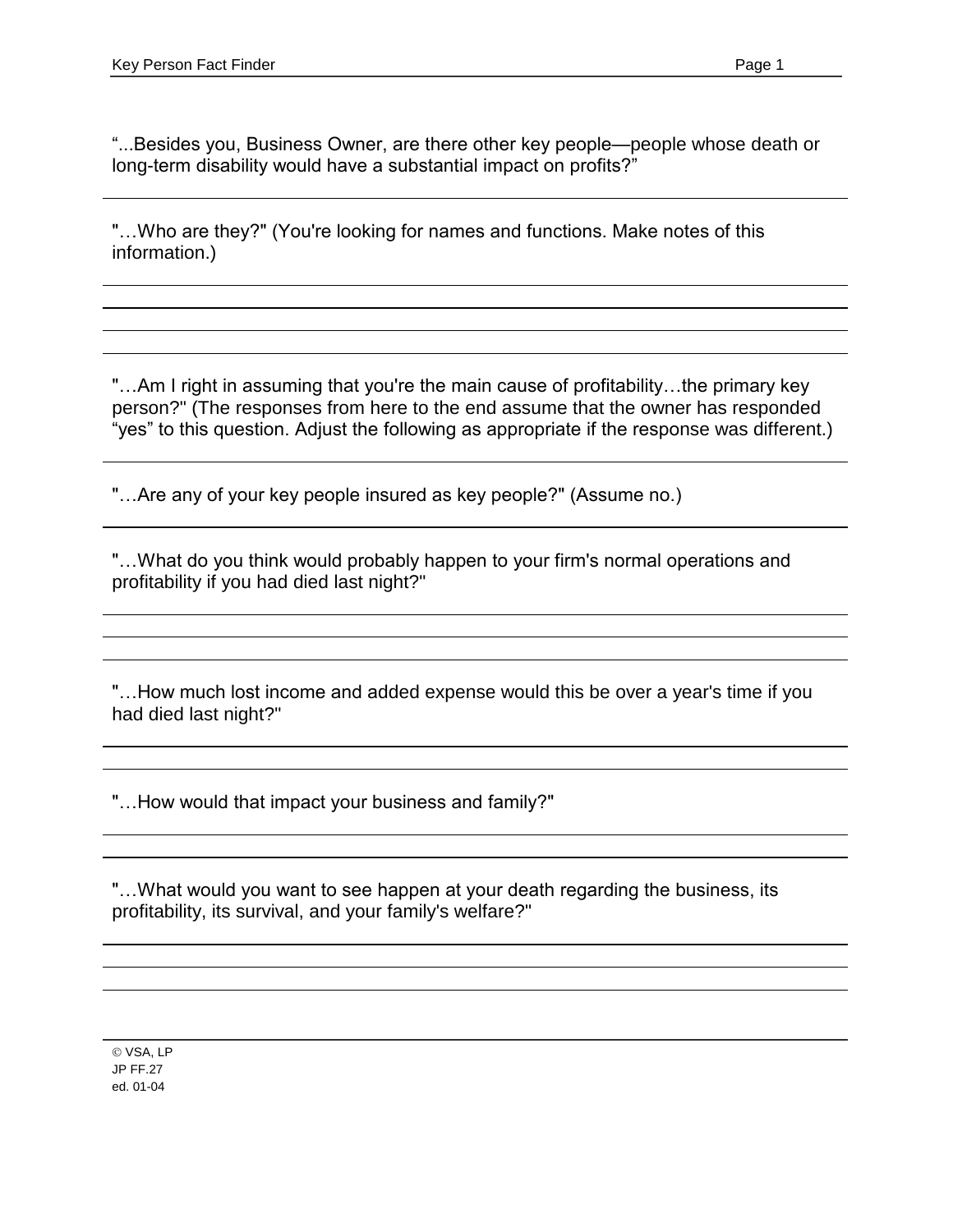"... Would a substantial infusion of cash to the business at your death have that desired result?"

"... Would more than a year's worth of financial assistance be needed for the business to get back on its feet? If so, how long would it be needed?"

(**OR**, instead of the last question, pick up here.)

"... How much do you have to sell to make a dollar in profit?"

"...If I can guarantee the profits on \$1,000,000 of sales, would you be interested?" (NOTE: The VSA's Pre-Tax Profit Equivalent Calculator is designed to illustrate this concept.)

"...Here's what's involved. You insure yourself or one of your other key people for \$100,000. At age 45, for the kind of insurance I have in mind, this means about \$1,000 yearly premium."

"...When the key person dies, your business receives \$100,000 from my insurance company. This is equal to profit on \$1 million of sales for a company earning 10 cents per dollar of sales."

"...How's that sound so far?"

"...Let me tell you the best part...How would you like your company to supplement your retirement income, at no extra cost to you or the company?"

"...Here's how. If you live to retirement age, the company won't especially need this key person policy any longer, and can cancel it, then use the policy's cash values to pay you, say, \$10,000 a year, every year, so long as the cash lasts."